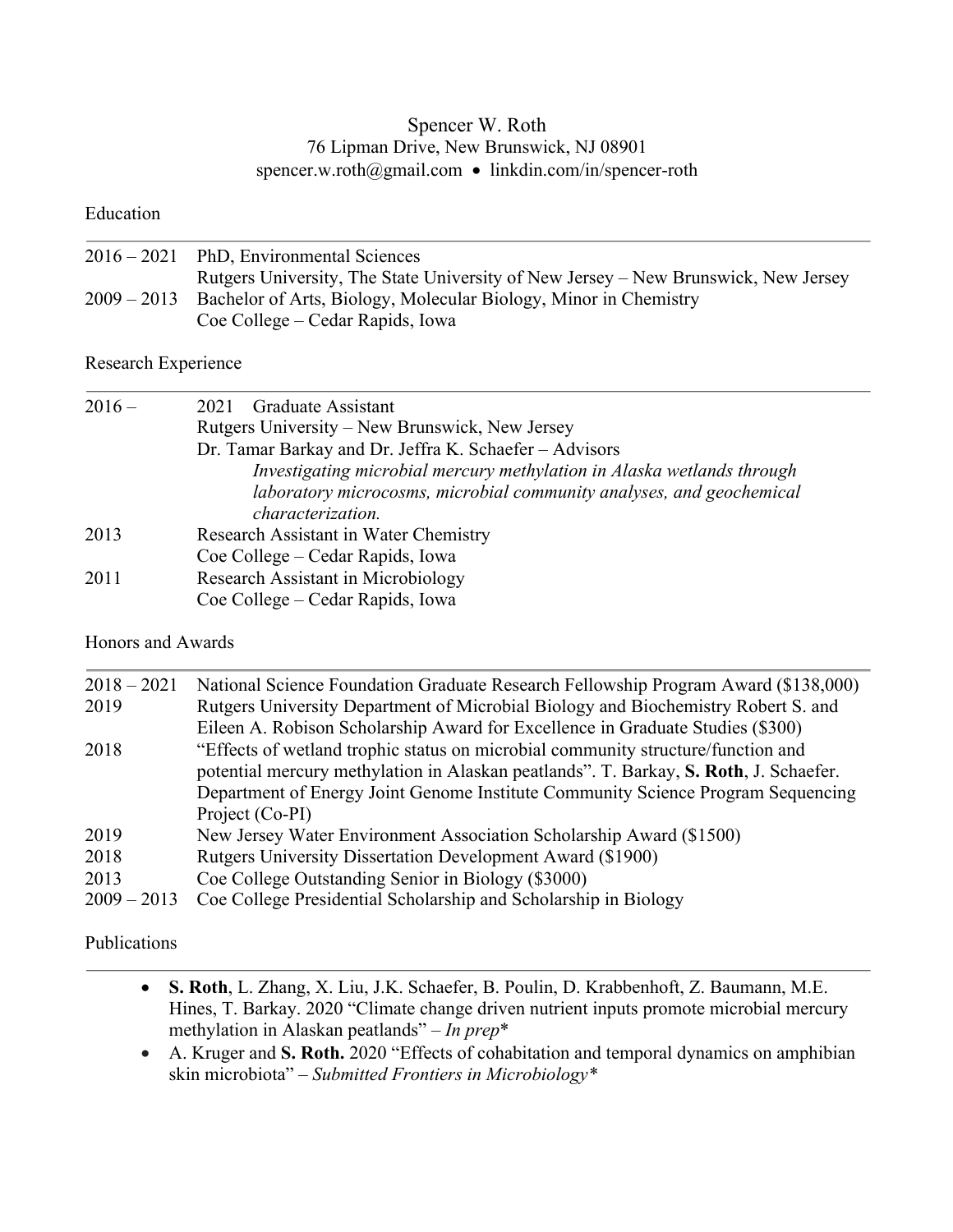- J.L. Wilmoth, J.K. Schaefer, D. Schlesinger, **S. Roth**, P.G. Hatcher, J.K. Schoemaker, X. Zhang. 2020 "The role of oxygen in stimulating methane production in wetlands" – *In Revision at Global Change Biology*
- C. Wang† , **S. Roth**† , J.K. Schaefer, J.R. Reinfelder, N. Yee. 2020 "Production of methylmercury by methanogens in mercury contaminated estuarine sediments" – Editor's Choice at *FEMS Microbiology Letters*

\*Draft available upon request †

Authors contributed equally to this work

### Conference Presentations

- **S. Roth**, B. Poulin, D. Krabbenhoft, M. E. Hines, J. Schaefer, and T. Barkay. Oral Presentation – "Effect of nutrient inputs on microbial community structure and mercury methylation in northern wetlands" International Conference on Mercury as a Global Pollutant, 2019
- **S. Roth**, J. Schaefer, and T. Barkay. Oral Presentation "Impacts of climate change on mercury methylation in subarctic wetlands" Rutgers Polar Symposium, 2019
- T. Barkay & **S. Roth**. Oral Presentation "Mercury cycling in the GI tract: risks and safehavens" Rutgers Microbiology and Biochemistry Fermentation Seminar, 2019
- **S. Roth**, B. Poulin, D. Krabbenhoft, M. E. Hines, J. Schaefer, and T. Barkay. Oral Presentation – "Effect of nutrient inputs on microbial community structure and mercury methylation in northern wetlands" Theobald Smith Society Fall Meeting, 2018
- **S. Roth**, B. Poulin, D. Krabbenhoft, M. E. Hines, J. Schaefer, and T. Barkay. Poster "Effect of nutrient inputs on microbial communities and mercury methylation in Alaskan peatlands" International Society for Microbial Ecology Conference, 2018, Rutgers Microbiology Symposium, 2019
- **S. Roth**, L. Zhang, M. E. Hines, J. Schaefer, and T. Barkay. Poster "Effect of Trophic Status on Syntrophy and Mercury Methylation" NEMPET Conference, 2017, Rutgers Microbiology Symposium, 2018
- **S. Roth**, L. Xhang, M. E. Hines, J. Schaefer, and T. Barkay. Poster "Effect of Trophic Status on Propionate Degradation" Rutgers Microbiology Symposium, 2017

Teaching Experience

| $2018 - 2020$ | Science Demonstrator/Instructor – Rutgers Science Explorer                                      |
|---------------|-------------------------------------------------------------------------------------------------|
|               | New Jersey Middle Schools                                                                       |
|               | 2017 – 2018 Teaching Assistant – Environmental Microbiology, Environmental Analytical Chemistry |
|               | Rutgers University – New Brunswick, New Jersey                                                  |
| $2015 - 2016$ | Substitute High School Teacher                                                                  |
|               | Grant Wood Area Education Agency – Cedar Rapids, Iowa                                           |
|               | $2009 - 2013$ Writing Consultant                                                                |
|               | Coe College Writing Center – Cedar Rapids, Iowa                                                 |
| $2009 - 2012$ | Supplemental Instructor (SI) in Biology                                                         |
|               | Coe College Academic Achievement – Cedar Rapids, Iowa                                           |
|               |                                                                                                 |